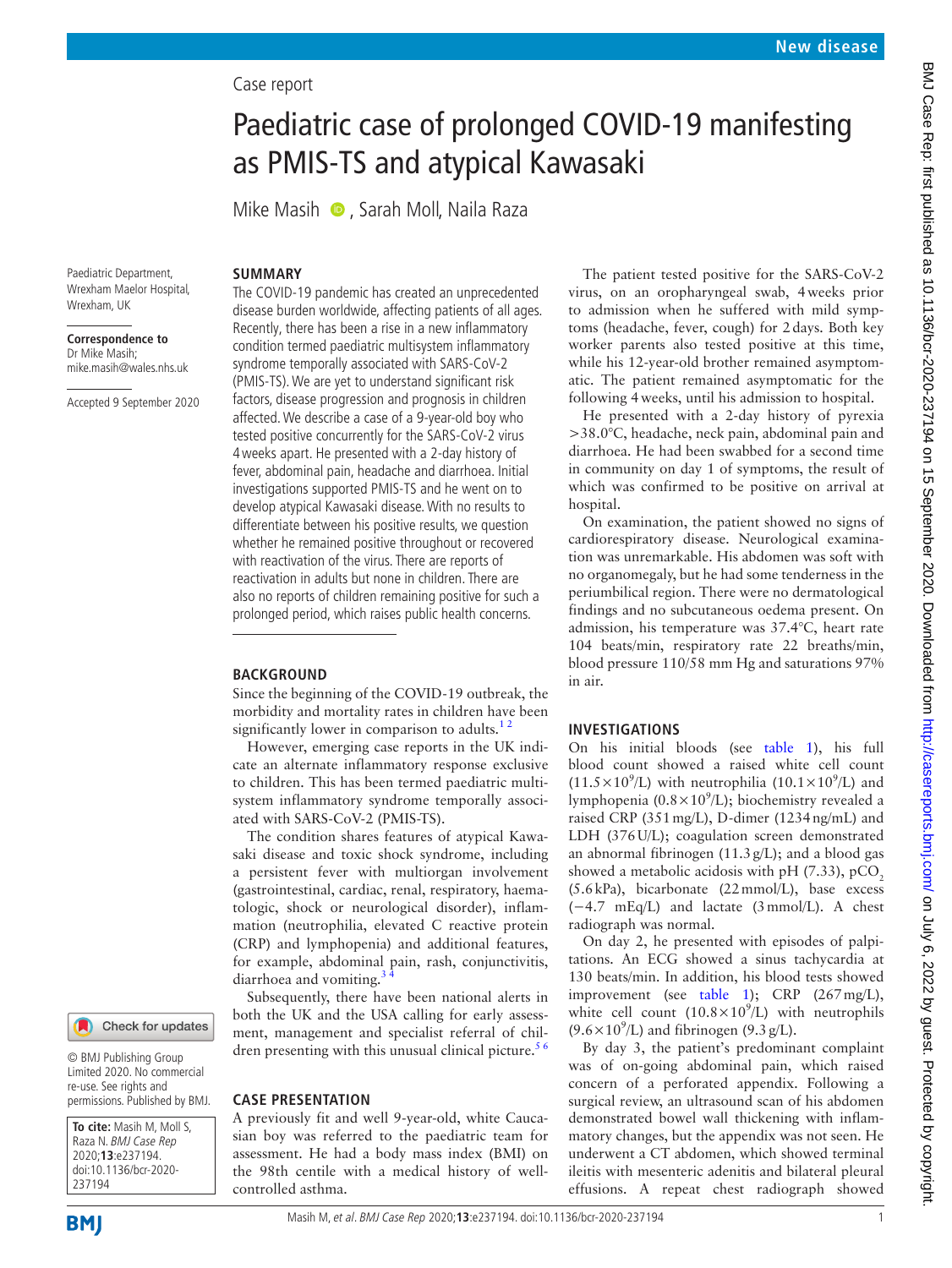<span id="page-1-0"></span>

| Summary of blood results during inpatient admission<br>Table 1 |             |       |       |       |       |       |       |       |
|----------------------------------------------------------------|-------------|-------|-------|-------|-------|-------|-------|-------|
| Request                                                        | Range       | Day 1 | Day 2 | Day 3 | Day 4 | Day 5 | Day 6 | Day 8 |
| White cell count $(x109/L)$                                    | $4 - 11$    | 11.5  | 10.8  |       |       |       | 4     | 11    |
| Haemoglobin (g/L)                                              | >130        | 128   | 113   |       |       |       | 130   | 111   |
| Platelets $(x109/L)$                                           | 150-400     | 236   | 257   |       |       |       | 448   | 864   |
| Neutrophils $(x10^9/L)$                                        | $2 - 7.5$   | 10.1  | 9.6   |       |       |       | 3.7   | 8.9   |
| Lymphocytes $(x109/L)$                                         | $1.3 - 3.5$ | 0.8   | 0.6   |       |       |       | 0.3   | 1.5   |
| CRP (mg/L)                                                     | $0 - 5$     | 351   | 267   | 310   | 295   |       | 239   | 70    |
| Fibrinogen (g/L)                                               | $1.8 - 3.5$ | 11.3  | 9.3   |       | 9.9   | 6     |       | 3.6   |
| D-dimer (ng/mL)                                                | $500$       | 1234  |       |       | 2531  | 2754  | 3198  | 3002  |
| LDH (U/L)                                                      | 140-280     | 376   |       |       | 492   | 340   |       |       |
| Triglycerides (mmol/L)                                         | $0.4 - 1.4$ |       |       |       |       | 1.0   |       |       |
| Ferritin (ng/mL)                                               | $12 - 300$  | 217   |       |       |       | 393   |       | 297   |
| Troponin (ng/L)                                                | $0 - 14$    |       |       |       |       | 85    |       | 27    |
| NT-proBNP (ng/L)                                               | $<$ 400     |       |       |       |       | 10506 |       | 4447  |
| Total 25-hydroxyvitamin D (nmol/L)                             | >50         |       |       |       |       | 51    |       |       |

CRP, C reactive protein; LDH, Lactate dehydrogenase; NT-proBNP, N-terminal pro B-type natriuretic peptide.

progressive patchy areas of pulmonary infiltrate throughout the mid zones.

Having had little clinical improvement and with ongoing inflammatory changes, we believed we were dealing with an evolving multisystem inflammatory syndrome.

Therefore, on day 3, he was discussed with our tertiary centre gastroenterology team and infectious diseases department. Blood results worsened over day 3 and 4 of admission (see [table](#page-1-0) 1); CRP (310mg/L), D-dimer (2531ng/mL), LDH (492U/L) and fibrinogen (9.9g/L). A lumbar puncture was performed as advised and he was transferred for further investigation and management on day 4, when a bed was available, for review by the infectious disease and rheumatology teams.

At the tertiary centre, his bloods showed a rise in his cardiac inflammatory markers (see [table](#page-1-0) 1); D-dimer (2754ng/mL), N-terminal pro B-type natriuretic peptide (4447pg/mL) and troponin T (27ng/mL); while a repeat SARS-CoV-2 oropharyngeal swab was positive once again on day 7 of illness. He received an echocardiogram that showed ectasia of the left main coronary artery  $(Z \text{ score } +2.4)$ . A repeat echocardiogram, performed 3days later together with a CT angiogram, detected no abnormalities (Z score –0.01). This rapid recovery may be partly explained by the subjective nature of echocardiogram interpretation. Subsequently, the patient had his first negative SARS-CoV-2 oropharyngeal swab on day 9 of admission along with a CRP (12.8mg/L).

### **DIFFERENTIAL DIAGNOSIS**

The initial impression was of acute viral illness secondary to active SARS-CoV-2 virus, labelled COVID-19.

The patient's most significant symptom was worsening periumbilical abdominal pain. Since the abdominal ultrasound scan demonstrated a thickened bowel wall, a second review by the surgical team was requested to investigate for an acute surgical abdomen. Although this was excluded with a CT abdomen, there was evidence of inflammation within the lymph nodes and confirmed thickening of the bowel wall.

These radiological findings coupled with his biochemical markers portrayed a clear picture of an evolving inflammatory process secondary to COVID-19. Although viral induced macrophage activation syndrome and haemophagocytic lymphohistiocytosis are important differentials, he did not meet the classification criteria.<sup>[7](#page-3-1)</sup> A complete sepsis screen ruled out any superimposed bacterial infection with urine, cerebrospinal fluid, stool and blood cultures all negative. His initial reduction in CRP following treatment with antibiotics was falsely reassuring. His ongoing inflammatory changes (raised CRP and doubling D-dimer) with no clinical improvement prompted discussion with the tertiary centre and subsequent transfer was arranged. A multidisciplinary team (MDT) discussion between the rheumatology and infectious diseases teams, locally and from another tertiary centre, concluded that an ongoing inflammatory process with fever for 7days, elevated inflammatory markers and positive COVID-19 test a month prior to admission made a paediatric multisystem inflammatory syndrome temporally associated with COVID-19 (PMIS-TS) highly likely. As the patient showed coronary artery anomalies and was noted to now have conjunctival injection of one eye (day 4 of admission), he was considered to belong more to the 'atypical' Kawasaki-disease spectrum of this hyperinflammatory syndrome. This was further evident with defervescence following a single dose of intravenous immunoglobulin.

### **TREATMENT**

On consideration of his admission blood tests, he was treated with intravenous ceftriaxone and clarithromycin was added to treat a suspected atypical infection. He required fluid resuscitation of 20mL/kg 0.9% normal saline with maintenance intravenous fluids to maintain adequate blood pressure. Metronidazole was added on day 2 to cover for an acute abdomen. On day 3 of admission, he suffered acute respiratory distress, requiring minimal oxygen supplementation of 1–2L/min via face mask intermittently.

At the tertiary centre, following an echocardiogram and an MDT discussion, he was given a single dose of intravenous immunoglobulins (2g/kg), started on intravenous methylprednisolone (30mg/kg) and commenced on low-dose aspirin (5mg/kg). His temperatures settled following intravenous immunoglobulin and he reported feeling significantly better within the following 24hours.

He was discharged home on aspirin, weaning dose of prednisolone and omeprazole 12 days after his initial presentation.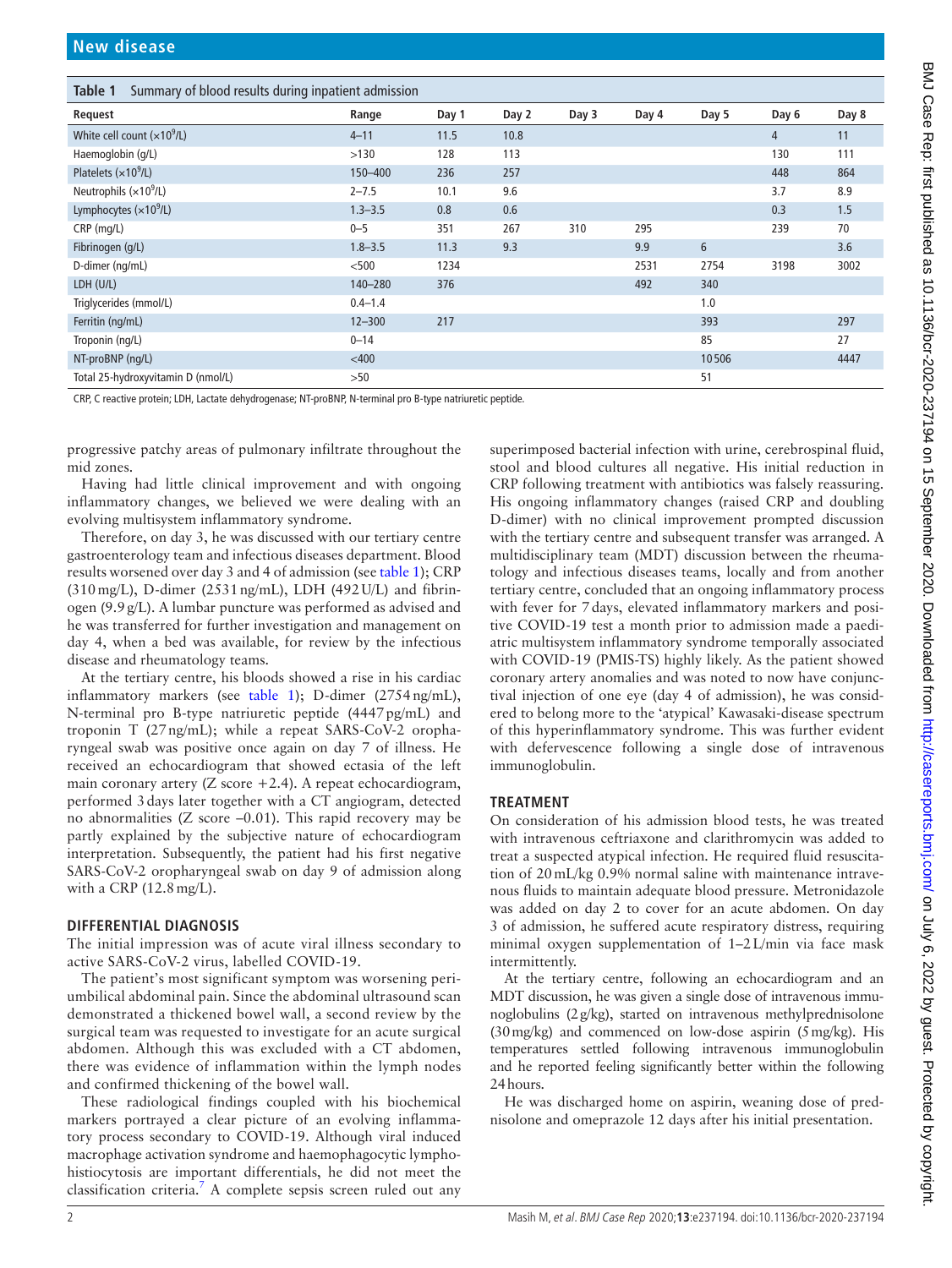# **OUTCOME AND FOLLOW-UP**

Following his discharge from hospital, the patient was readmitted 4days later with episodes of palpitations at home lasting <1min. He had a normal ECG, his bloods were unremarkable and he was discharged home. He was seen 4days later in clinic for his planned follow-up with normal observations and clinical examination. He reported feeling back to his normal self with no further episodes of palpitations.

One week later (2weeks from initial discharge), he was reviewed by the cardiology team at the tertiary centre with a normal echocardiogram and ECG. He is waiting to have a 24-hour Holter monitoring at home and will remain on aspirin until further cardiology follow-up.

# **DISCUSSION**

As of 15 May 2020, there have been a total of 230 suspected cases of PMIS-TS reported in European Union/European Economic Area countries and the UK in  $2020$ .<sup>[8](#page-3-2)</sup> This patient

### **Patient's perspective**

I felt very sad when I was ill and was glad that my mum was with me in hospital all the time. The doctors and nurses helped me get better, which has made me really happy. The medicine I had for the Kawasaki like disease when I was asleep stopped the awful headaches and tummy pains and I started to feel better. That day I felt like eating again and watching TV. I have had slight headaches since leaving hospital and pains in my ankle and knee joints. I have also been tired but I am starting to do more exercise each week. The doctors and nurses were great and looked after me very well. I really enjoyed the hospital food. When I felt better, I would have liked to have gone out for a walk around the ward but due to COVID-19 this was not possible. I did not like the needles but my blood needed to be taken, which I understood. I am very glad to be back home and I feel much better.

Mum: The whole situation was stressful. My husband was not allowed to be with me and at times I felt isolated and the worry and pressure was all on my shoulders. I felt emotionally and mentally drained, but once it became evident that my son was improving, I felt better in myself. I put my faith in the medical staff and they looked after my son in the best possible way in the circumstances; we are grateful for the support we have received.

## **Learning points**

- ► Think about paediatric multisystem inflammatory syndrome temporally associated with SARS-CoV-2 (PMIS-TS) in children with prolonged fevers, and even those with a few days of fever with no clear focus and not responding to antimicrobial treatment.
- ► Although our case highlights a positive swab 4weeks prior to admission, PMIS-TS should be considered irrespective of a previous or currently positive swab.
- ► This case demonstrates the challenges of PMIS-TS in a district general hospital and the importance of timely multidisciplinary team discussion with tertiary centres to guide effective treatment.
- ► Remember atypical Kawasaki and think about coronary artery involvement while investigating appropriately and in a timely manner.

presented similar to the cluster of initial nine children in the UK; with persistent fever and gastrointestinal symptoms.<sup>[3](#page-2-1)</sup> Since then national guidelines have suggested a diagnosis of PMIS-TS in any child presenting with: a persistent fever, inflammation and evidence of single-organ or multiorgan dysfunction, fulfilling partial or full criteria for Kawasaki disease, in whom a microbial cause has been ruled out and SARS-CoV-2 PCR testing is either positive or negative.<sup>49</sup>

Aetiology for Kawasaki disease remains unknown and as yet, no definitive working hypothesis for its pathogenesis with PMIS-TS has been suggested. Reports have suggested obesity is significantly associated with disease severity in children affected by COVID-19.<sup>10</sup> While more robust data are needed to confirm this link, it is a recognised risk factor in our patient. Although the probability of PMIS-TS is deemed to be low, its impact is assessed to be high. $8$  Therefore, we reiterate the importance of discussing suspected cases with tertiary specialists to ensure prompt treatment (infectious diseases, cardiology, rheumatology).

Unfortunately, there are no swabs in between the 4-week period when our patient tested positive for SARS-CoV-2 on two separate swabs. There are no reports of reactivation in children currently, neither are there reports of prolonged illness lasting 4weeks. It is proposed that PMIS-TS is a postinfective, delayed antibody-mediated dysregulated immune response, with an onset between 2 and 4 weeks after initial infection.<sup>11</sup> Further reports suggest prolonged duration of viral shedding in children with symptomatic infection.<sup>12</sup> This case and others presenting similarly would pose significant public health concerns, although further monitoring is required to fully understand viral shedding in children.

We believe it is important for us as physicians to remain alert during this pandemic; sharing our experiences, keeping updated and keeping educated on the evolving case definitions and guidelines provided on COVID-19 in children.

**Contributors** MM, SM and NR all tended to the patient while on the ward and prior to transfer. MM and NR went on to follow-up the patient in an outpatient clinic appointment. MM wrote the abstract and case report. NR and SM read and reviewed the case report.

**Funding** This study was funded by Betsi Cadwaladr University Health Board; grand number (6195759).

**Competing interests** None declared.

**Patient consent for publication** Parental/guardian consent obtained.

**Provenance and peer review** Not commissioned; externally peer reviewed.

This article is made freely available for use in accordance with BMJ's website terms and conditions for the duration of the covid-19 pandemic or until otherwise determined by BMJ. You may use, download and print the article for any lawful, non-commercial purpose (including text and data mining) provided that all copyright notices and trade marks are retained.

### **ORCID iD**

Mike Masih<http://orcid.org/0000-0001-7564-6728>

## **REFERENCES**

- <span id="page-2-0"></span>1 Gudbjartsson DF, Helgason A, Jonsson H, et al. Spread of SARS-CoV-2 in the Icelandic population. [N Engl J Med](http://dx.doi.org/10.1056/NEJMoa2006100) 2020;382:2302–15.
- 2 Williamson E, Walker A, Bhaskaran K, et al. OpenSAFELY: factors associated with COVID-19-related Hospital death in the linked electronic health records of 17 million adult NHS patients. medRxiv 2020.
- <span id="page-2-1"></span>3 Riphagen S, Gomez X, Gonzalez-Martinez C, et al. Hyperinflammatory shock in children during COVID-19 pandemic. [The Lancet](http://dx.doi.org/10.1016/S0140-6736(20)31094-1) 2020;395:1607–8.
- <span id="page-2-2"></span>4 Rcpch.ac.uk. RCPCH online resources, 2020. Available: [https://www.rcpch.ac.uk/](https://www.rcpch.ac.uk/sites/default/files/2020-05/COVID-19-Paediatric-multisystem-%20inflammatory%20syndrome-20200501.pdf) [sites/default/files/2020-05/COVID-19-Paediatric-multisystem-%20inflammatory%](https://www.rcpch.ac.uk/sites/default/files/2020-05/COVID-19-Paediatric-multisystem-%20inflammatory%20syndrome-20200501.pdf) [20syndrome-20200501.pdf](https://www.rcpch.ac.uk/sites/default/files/2020-05/COVID-19-Paediatric-multisystem-%20inflammatory%20syndrome-20200501.pdf) [Accessed 23 May 2020].